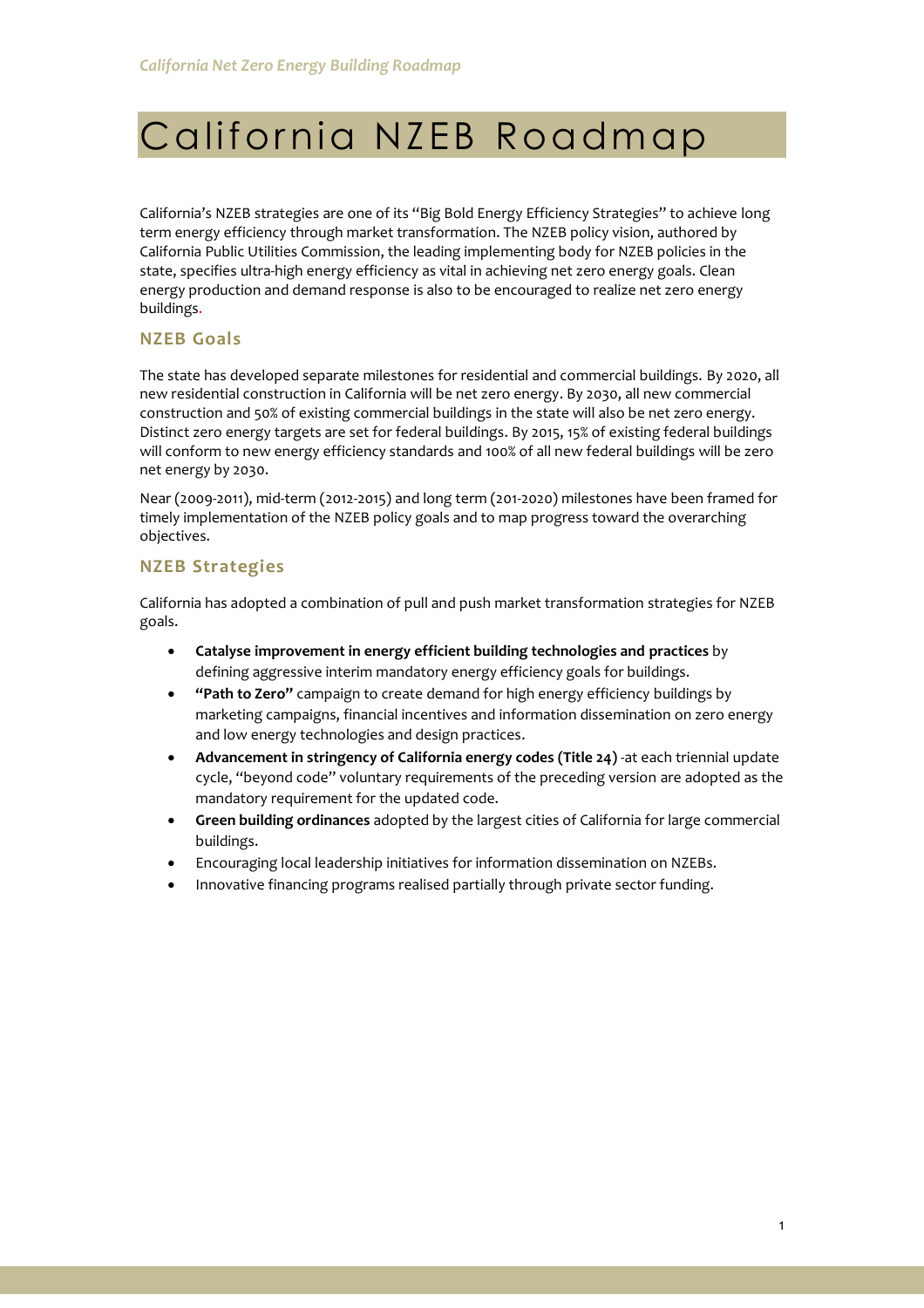### **NZEB Programs**

#### **[Building Energy Efficiency Program](http://www.energy.ca.gov/title24/)**

California Building Energy Efficiency Standards or Title 24 – Part 6 of the California Codes are applicable to new and alterations or additions to residential and non-residential buildings. The codes are being used to raise the bar for energy efficiency in buildings to eventually get them to net zero energy use. The standards now include voluntary "beyond code" or "reach" requirements over and above the mandatory ones, and in each update, beyond code requirement of the previous one become mandatory in the updated version. To improve code effectiveness, they are being synchronized with other state initiatives.

<http://www.energy.ca.gov/title24/>

#### **[Appliance Efficiency Program](http://www.energy.ca.gov/appliances/)**

Appliances must comply with California's appliance efficiency standards. Manufacturers are required to submit data about each product prototype, which if compliant, is provided a compliance label. The appliance efficiency database is a public repository with up-to-date information on specific parameters of each appliance introduced in the market. <http://www.energy.ca.gov/appliances/> <http://www.appliances.energy.ca.gov/>

#### **[ZNE Pilot Programs](file:///C:/Users/edsaarti/Desktop/nzeb/Pacific%20Gas%20and%20Energy%20ZNE%20Pilot%20Program)**

A host of resource and non-resource demonstration programs by utility companies in California are striving to prove the feasibility and advantages of NZEBs. The non-resource programs do not offer rebates for energy savings, but either provide technical assistance in design, implementation and operations of the pilot projects, or guide potential pilots to other incentive programs. Some pilot programs also try to directly accelerate commercialization of innovative, new-in-the-market technologies by providing information and analytical tools to use them.

[Pacific Gas and Energy ZNE Pilot Program](http://www.pge.com/en/myhome/saveenergymoney/rebates/zne/index.page)

**[Non Residential Building Energy Use Disclosure Program](http://www.energy.ca.gov/ab1103/)**

Program regulations are currently applicable only to non-residential buildings larger than 10, 000 square feet. Energy use and ENERGY STAR® scores have to be disclosed to prospective buyer, lender and lessee.

<http://www.energy.ca.gov/ab1103/>

#### **[California Green Building Standards](http://www.bsc.ca.gov/Home/CALGreen.aspx)**

CAL Green Code or Part 11 of the California Building Standards Codes focuses on improving design and construction practices of buildings to reduce their environmental footprint. Mandatory sustainable design practices and construction practices are defined in the standard along with minimum efficiency to be achieved in water, energy and material use. Local authorities can increase the stringency of CAL Green code in areas under their jurisdiction.

http://www.bsc.ca.gov/Home/CALGreen.aspx